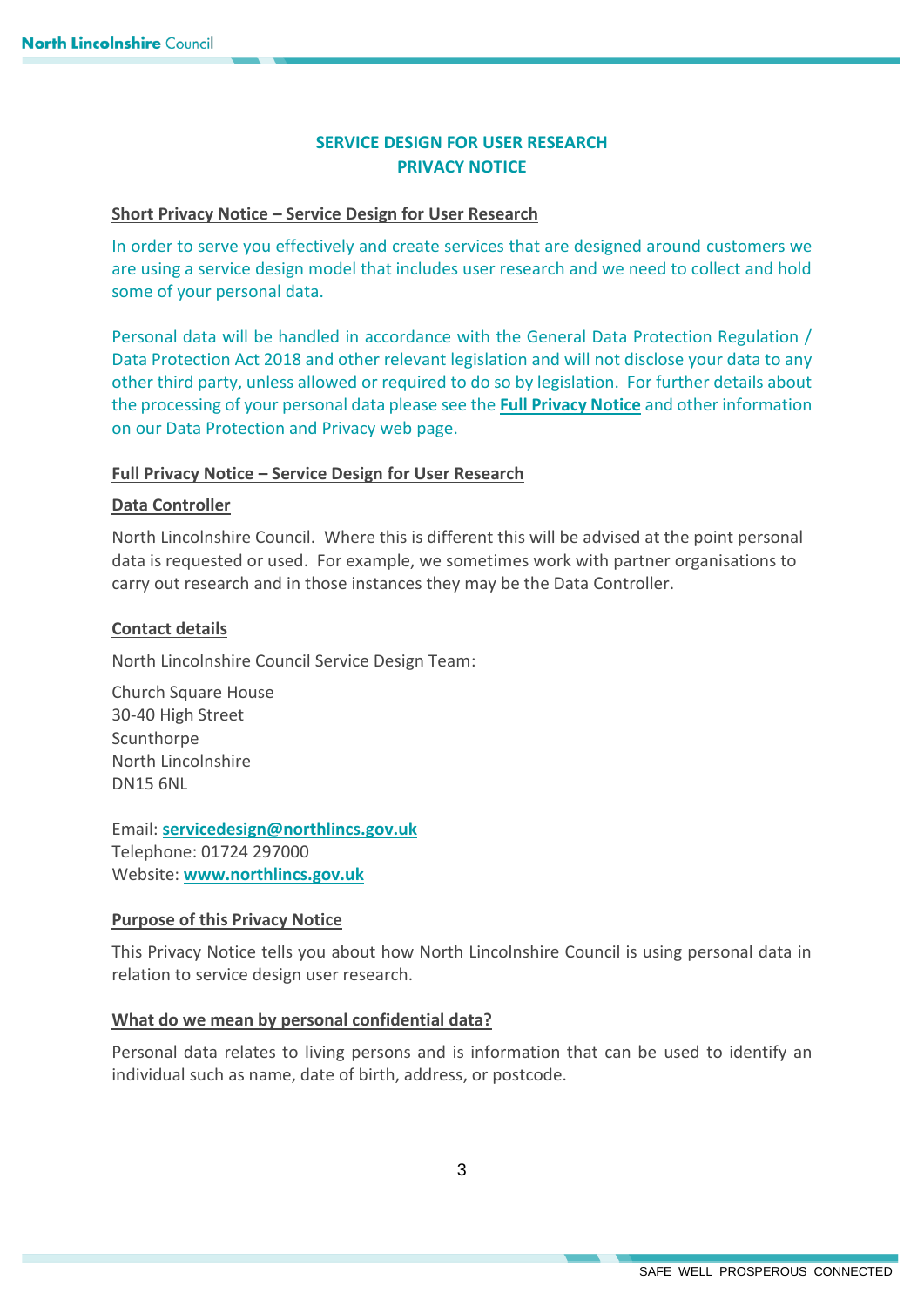#### **What data do we have?**

Contact details such as name, address, phone number and email. Personal details if relevant such as ethnicity, disability, gender would only be collated for purpose of demographic variety in the research undertaken and would be anonymised.

# **What do we do with the data we have?**

We are processing your data for the purpose of discussing with you, your experiences, views, and journey using council services and processes and using that information and feedback to improve services.

# "Important"

The information you provide in response to our research will not be linked to your personal information, accounts or other services within the council in any way and will be anonymous unless we have a legal duty to do so or you give us permission to share.

# **Who do we share your data with?**

We may share personal information with organisations who are working with us to carry out research.

# **How do we get your person data and why do we have it?**

We collect personal data when carrying out research to improve council services. Under the GDPR legislation we can use personal information if we have a lawful basis (proper reason) to do so.

In some instances we will rely on the lawful basis of consent and in other instances we will rely on the public interest lawful basis where the research benefits society as a whole and in accordance with our powers as set out on S111 of the Local Government Act 1972. We will communicate this at the start of any research.

The lawful bases we are relying on to process personal data are:

- Consent Article  $6(1)(a)$ .
- Public Interest Article  $(6)(1)(e)$

The lawful bases we are relying on to process special category personal data are:

- Consent Article 9(2)(a).
- $\bullet$  Substantial Public Interest Article 9(2)(g)

Where we are relying on Article 9(2)(g) we also need to meet one of 23 specific substantial public interest conditions set out in Part 2 of Schedule 1 of the DPA 2018. In this instance we would meet the equality of opportunity or treatment condition or the statutory and government purposes condition.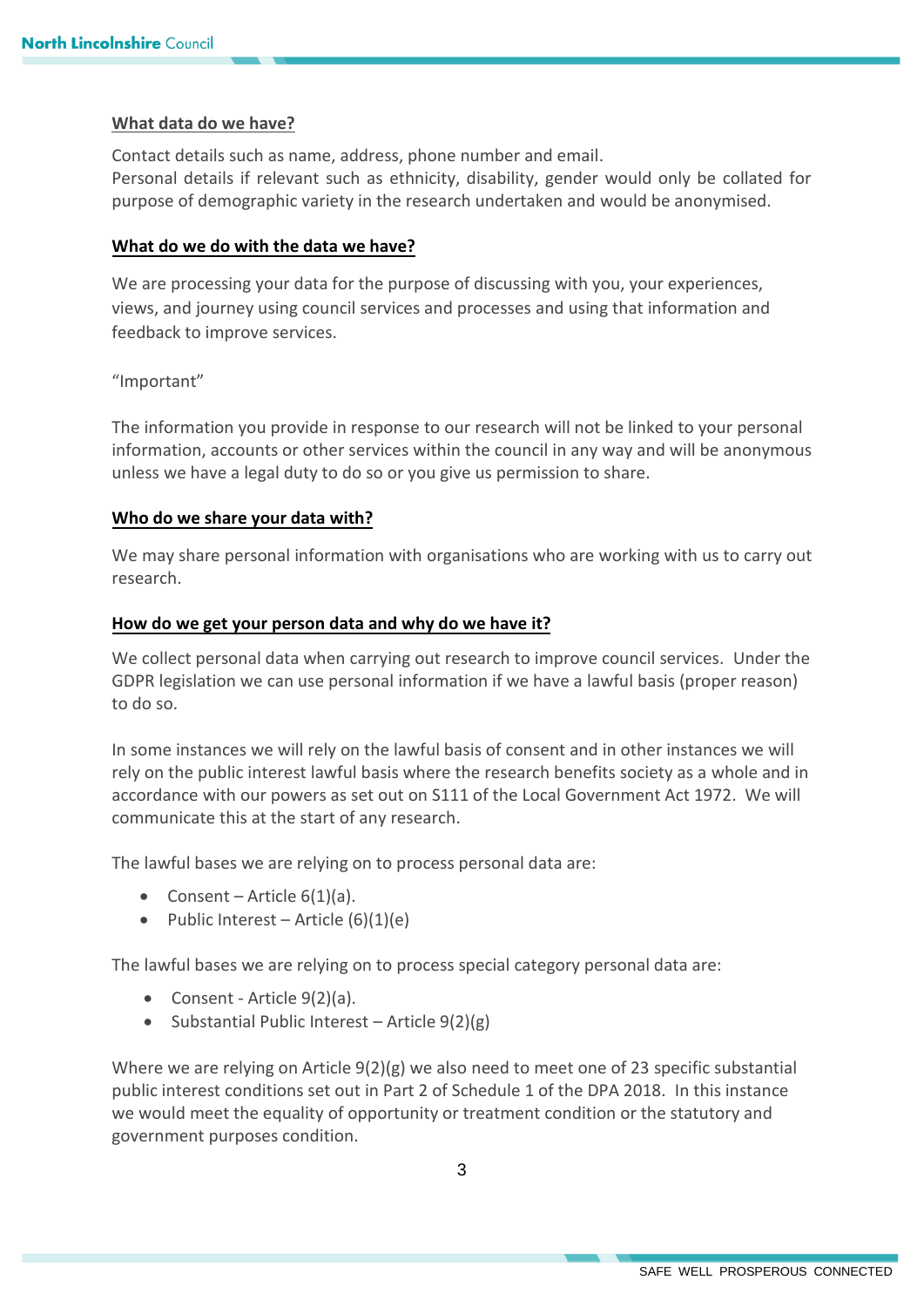Please note that we will not process your personal data for a purpose that is incompatible with the reason it was collected for unless this is allowed or required under Data Protection legislation.

# **How do we store your information and for how long?**

Our employees have contractual obligations of confidentiality, enforceable through disciplinary procedures and receive appropriate training on confidentiality and other aspects of Information Governance.

We take organisational and technical measures to ensure the information we hold is secure – such as using secure locations, restricting access to authorised personnel and protecting personal and confidential information held electronically. We only exchange personal confidential information using secure methods, such as encrypted email.

Your personal data is retained in accordance with national guidance and our legal obligations. In this instance we will retain your personal data for the length of time for as long as is necessary to provide the necessary services or support, and to respond to any queries or complaints. The personal data may be anonymised and kept for a longer period for statistical purposes.

# **Can I withdraw consent?**

Yes, where the personal data has been collected and processed on the basis of consent.

#### **Your Data Protection Rights**

Under Data Protection law, you have rights including:

- **Your right of access -** to ask us for copies of your personal information.
- **Your right to rectification -** to ask us to rectify information you think is inaccurate. You also have the right to ask us to complete information you think is incomplete.
- **Your right to erasure -** to ask us to erase your personal information in certain circumstances.
- **Your right to restriction of processing -** to ask us to restrict the processing of your information in certain circumstances.
- **Your right to object to processing -** to object to the processing of your personal data in certain circumstances.
- **Your right to data portability -** to ask that we transfer the information you gave us to another organisation, or to you, in certain circumstances.

You are not required to pay any charge for exercising your rights. If you make a request, we have one month to respond to you.